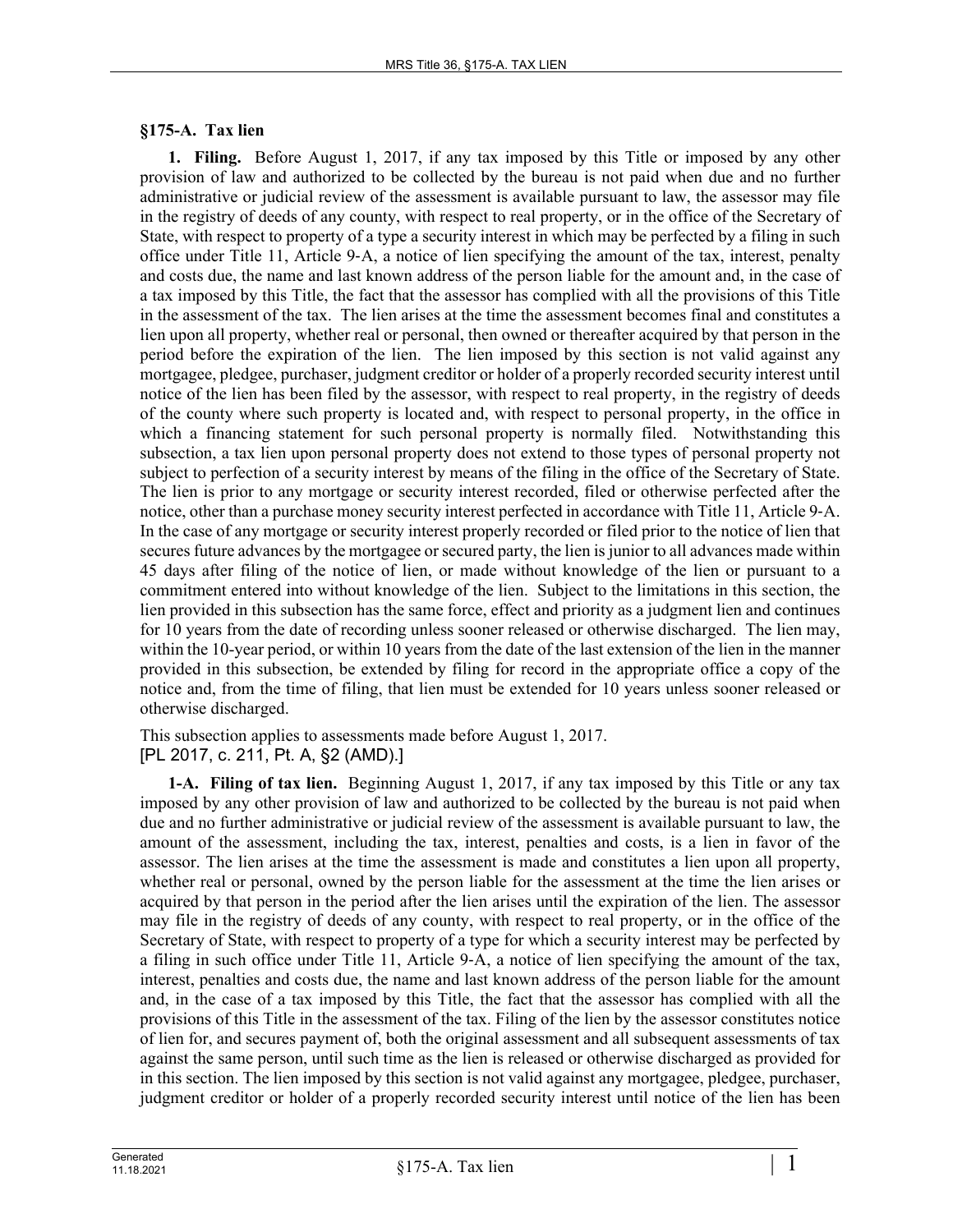filed by the assessor, with respect to real property, in the registry of deeds of the county where such property is located and, with respect to personal property, in the office in which a financing statement for such personal property is normally filed. Notwithstanding this subsection, a tax lien upon personal property does not extend to those types of personal property not subject to perfection of a security interest by means of the filing in the office of the Secretary of State. The lien is prior to any mortgage or security interest recorded, filed or otherwise perfected after the notice, other than a purchase-money security interest perfected in accordance with Title 11, Article 9-A and except as provided in Part 2. In the case of any mortgage or security interest properly recorded or filed prior to the notice of lien that secures future advances by the mortgagee or secured party, the lien is junior to all advances made within 45 days after filing of the notice of lien, or made without knowledge of the lien or pursuant to a commitment entered into without knowledge of the lien. Subject to the limitations in this section, the lien provided in this subsection has the same force, effect and priority as a judgment lien and continues for 10 years from the date of recording unless sooner released or otherwise discharged. The lien may, within the 10-year period, or within 10 years from the date of the last extension of the lien in the manner provided in this subsection, be extended by filing for record in the appropriate office a copy of the notice and, from the time of filing, that lien must be extended for 10 years unless sooner released or otherwise discharged. If the lien is extended within the 10-year period, or within 10 years from the date of the last extension of the lien as provided for in this subsection, the extended lien relates back to the date the lien was first filed.

This subsection applies to assessments made on or after August 1, 2017. [PL 2017, c. 211, Pt. A, §3 (NEW).]

**2. Release.** The assessor shall issue to the taxpayer a certificate of release of the lien or release all or any portion of the property subject to any lien provided for in this Part or subordinate the lien to other liens if:

A. The assessor finds that the liability for the amount demanded, together with costs, has been satisfied or has become unenforceable by reason of lapse of time; [PL 1997, c. 526, §10 (AMD).]

B. A bond is furnished to the assessor with surety approved by the assessor in a sum sufficient to equal the amount demanded, together with costs, and conditioned upon payment of any judgment rendered in proceedings regularly instituted by the assessor to enforce collection of the bond at law or of any amount agreed upon in writing by the assessor to constitute the full amount of the liability; [PL 1997, c. 526, §10 (AMD).]

C. The assessor determines at any time that the interest of this State in the property has no value; or [PL 1997, c. 526, §10 (AMD).]

D. The assessor determines that the taxes are sufficiently secured by a lien on other property of the taxpayer or that the release or subordination of the lien will not endanger or jeopardize the collection of the taxes. [PL 1997, c. 526, §10 (AMD).]

[PL 1997, c. 526, §10 (AMD).]

**3. Enforcement.** The lien provided for by subsection 1 or 1-A may be enforced at any time after the tax liability with respect to which the lien arose becomes collectible under section 173, subsection 1 by a civil action brought by the Attorney General in the name of the State in the Superior Court of the county in which the property is located to subject any property, of whatever nature, in which the taxpayer has any right, title or interest, to the payment of such tax or liability. The court shall, after the parties have been duly notified of the action, proceed to adjudicate all matters involved in the action and finally determine the merits of all claims to and liens upon the property and, in all cases where a claim or interest of the State therein is established, may decree a sale of the property by the proper officer of the court and a distribution of the proceeds of such sale according to the findings of the court. If the property is sold to satisfy a lien held by the State, the State may bid at the sale such sum, not exceeding the amount of that lien plus expenses of sale, as the assessor directs.